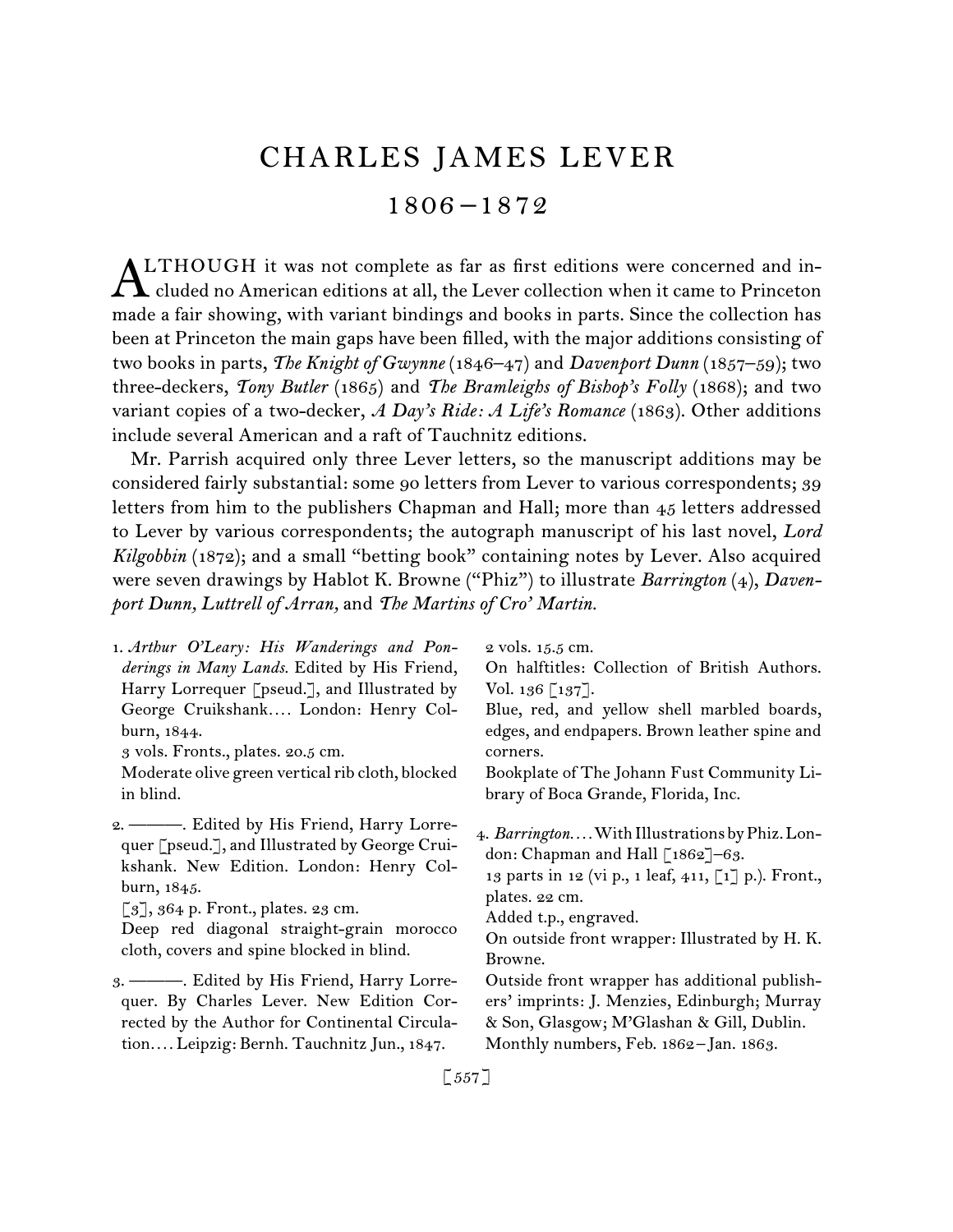The preliminary leaves are misplaced between p. 410 and 411 of the text. The dedication leaf (p. [iii–iv]), which should follow the title leaf, is misplaced, following the leaf with list of illustrations.

Moderate pink illustrated wrappers. Adverts. for Mappin Brothers on inside front wrapper throughout. Adverts. for Slack's on inside back wrapper of parts  $I$ -III and XII/XIII; for Robert Wotherspoon & Co. in parts iv–viii; for Wotherspoon & Co. in parts ix–xi. Adverts. for W. G. Taylor on outside back wrapper throughout.

The "Barrington Advertiser" appears in each part, with the inside front wrapper as p. 2, followed by p. 3–6 on wrapper paper, and with the back wrapper forming p. 7–8. The heading and page number do not appear on the outside back wrapper of parts II-XII/XIII. Part xii/xiii lacks p. 3–6 of the "Advertiser," but the inside back wrapper is paginated 7 as before. Advert. for Wilkie Collins' *No Name!,*  slip printed on one side, vivid yellow paper, 11.5 cm., inserted between p. 2 and 3 of the Advertiser in part ii.

Inserted adverts. at back of parts i–xi.

5.  ———*. . . .* With Illustrations by Phiz. London: Chapman and Hall, 1863.

vi p., 1 leaf,  $411$ ,  $\begin{bmatrix} 1 \end{bmatrix}$  p. Front., plates. 23 cm. Added t.p., engraved.

Very dark yellowish green vertical dot and line cloth, with a plain triple rule border blocked in blind on both covers, spine blocked in blind.

6.  Copy 2.

Dark reddish brown morocco cloth, with a decorative border blocked in blind on both covers, spine blocked in gold and blind.

7.  ———*. . . .* Copyright Edition*. . . .* Leipzig: Bernhard Tauchnitz, 1863.

2 vols. 15.5 cm.

On halftitles: Collection of British Authors. Vol. 652  $[653]$ .

Blue, red, and yellow shell marbled boards,

edges, and endpapers. Brown leather spine and corners.

Bookplate of The Johann Fust Community Library of Boca Grande, Florida, Inc.

8.  *The Bramleighs of Bishop's Folly. . . .* London: Smith, Elder and Co., 1868.

3 vols. 19.5 cm.

Dark reddish purple sand cloth, covers blocked in blind, spine blocked in gold.

9.  *Charles Lever: His Life in His Letters.* By Edmund Downey. With Portraits*. . . .* Edinburgh and London: William Blackwood and Sons, 1906.

2 vols. Fronts. 23 cm.

"… a Life of Lever wrought out of his letters and other autobiographical material" … allowing him to "speak for himself whenever it is possible to find authentic utterances."—Preface, p. viii.

Very dark greenish blue diagonal regular straight-grain morocco cloth, with smooth cloth spine, spine blocked in gold.

10.  *Charles O'Malley, the Irish Dragoon.* By Harry Lorrequer [pseud.]. With Illustrations, by Phiz. Philadelphia: Carey and Hart, 1840–41. 2 vols. Fronts., plates. 25 cm.

Added t.p., engraved; in Vol. i, undated; in Vol. ii, dated 1842.

T.p. of Vol. ii reads: With Illustrations.

The illustrations are engraved by J. Yaeger.

Vol. i, black horizontal rib cloth; Vol. ii, dark brown vertical rib cloth; covers elaborately blocked in blind, spine blocked in gold. Embossed in blind on both covers: Russell, Binder Philada.

Adverts.,  $\lceil 4 \rceil$  p., 22 cm., at front and  $\lceil 2 \rceil$  p. at back of Vol. ii.

11. ————. Edited by Harry Lorrequer [pseud.], with Illustrations by Phiz*. . . .* Dublin: William Curry, Jun and Company; Edinburgh: Fraser and Crawford; London: W. S. Orr and Company, 1841–42.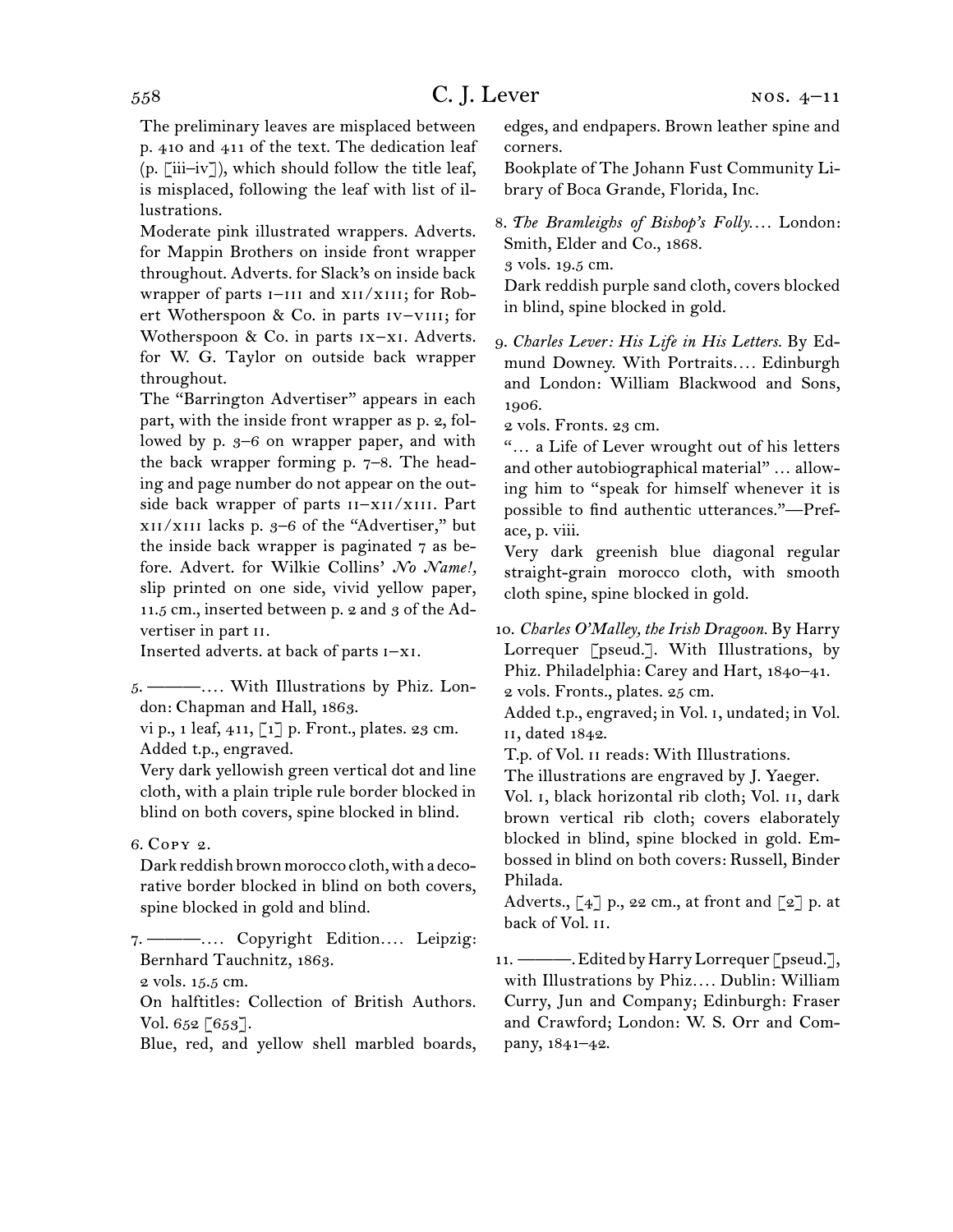#### nos. 11–17

# $C. J. Lever$   $559$

2 vols. Fronts., plates. 23.5 cm.

Added t.p., engraved.

Vol. ii has "Fraser and Company" in place of "Fraser and Crawford" in imprint.

Dark grayish green horizontal rib cloth, with a large cut of a uniformed horseman blocked in blind on both covers, spine blocked in gold.

12.  ———. Edited by Charles Lever. Copyright Edition for Continental Circulation*. . . .* Leipzig: Bernh. Tauchnitz Jun., 1848. 3 vols. 15.5 cm.

On halftitles: Collection of British Authors. Vol.  $142$  [ $143$ ] [ $144$ ].

Blue, red, and yellow shell marbled boards, edges, and endpapers. Brown leather spine and corners.

Bookplate of The Johann Fust Community Library of Boca Grande, Florida, Inc.

#### *Charles O'Malley. Dutch*

13.  *Zonderlinge Lotgevallen en Ontmoetingen van Charles O'Malley, den Ierschen Dragonder.* Naar het Engelsch*. . . .* Met Platen*. . . .* Amsterdam: Hendrik Frijlink, 1845.

3 vols. in 1. Front. in Vol. 1, plates. 22 cm.

Engraved t.p. in Vol. 1; printed t.p. in Vols. 2 and 3.

The lithographic illustrations are by H. J. Backer (4 and vignette on t.p.), Mensing and Last  $(3)$ , while 2 are unsigned.

Dark reddish brown German marbled boards. Deep brown leather spine and corners. Sprinkled edges, blue.

14.  *Confessions of Con. Cregan: The Irish Gil Blas.* With Illustrations on Wood and Steel. By Hablot K. Brown [i.e. Browne]*. . . .* London: Wm. S. Orr and Co. [1849–50].

14 parts in 13 (2 vols.). Fronts., plates, illus. 19.5 cm.

Added t.p., engraved.

Title on outside front wrapper: Con Cregan: The Irish Gil Blas.

Published anonymously.

Very light green illustrated wrappers. Adverts. on inside front and inside and outside back wrappers. The outside back wrapper adverts. of parts  $I1-xIII/xIV$  are by E. Moses and Son. Their advert. for part vi is entitled "The Month of June," indicating that part vi probably was published in June, since Moses's adverts. were frequently written to fit the month of publication of the number in which they appeared (and sometimes also to fit the textual content of the particular number).

Inserted adverts. in parts  $I-VIII$ , x,  $XIII$ / xiv.

15.  ———. With Illustrations on Wood and Steel. By Hablot K. Brown [i.e. Browne]*. . . .*  London: Wm. S. Orr and Co. [1850].

2 vols. Fronts., plates, illus. 19.5 cm.

Added t.p., engraved.

Published anonymously.

Deep red diagonal cord cloth, covers blocked in blind, spine blocked in gold.

Advert., ii p. at back of Vol. ii.

16.  *The Confessions of Con Cregan: The Irish Gil Blas. . . .* Copyright Edition*. . . .* Leipzig: Bernhard Tauchnitz, 1860.

2 vols. 15.5 cm.

On halftitles: Collection of British Authors. Vol.  $513$  [ $514$ ].

Blue, red, and yellow shell marbled boards, edges, and endpapers. Brown leather spine and corners.

Bookplate of The Johann Fust Community Library of Boca Grande, Florida, Inc.

17.  *The Confessions of Harry Lorrequer.* With Numerous Illustrations by Phiz*. . . .* Dublin: William Curry, Jun. and Company; London: William S. Orr, and Co.; Edinburgh: Fraser and Crawford, 1839.

xv, 344 p. Front., plates. 23 cm.

Added t.p., engraved.

Published anonymously.

For discussion of binding variants, see Carter, *Binding Variants,* p. 131–132.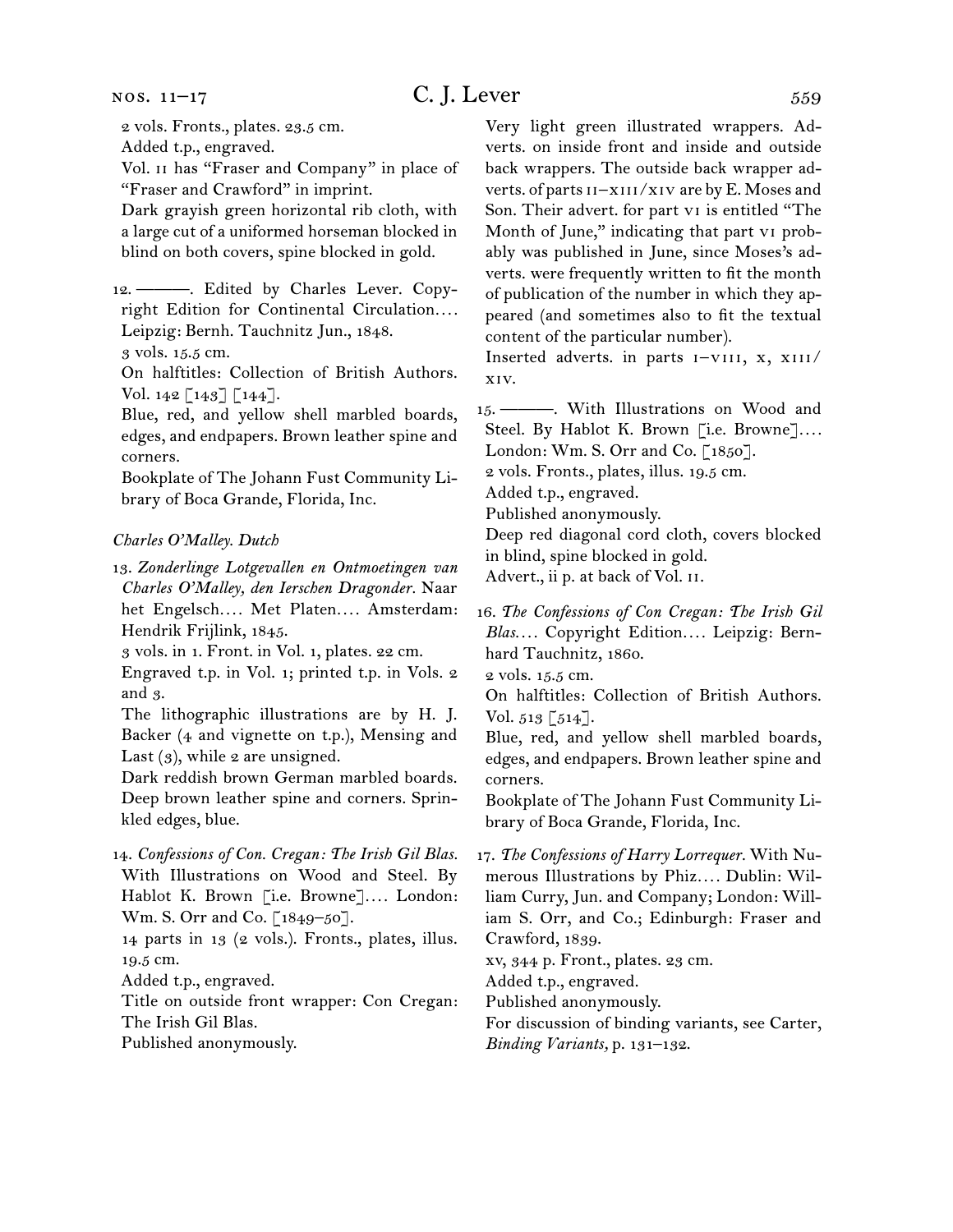Dark yellowish green diaper cloth, covers blocked in blind, spine blocked in gold. Carter Variant a.

Adverts.,  $\lceil 4 \rceil$  p. at front.

Bookplate of William H. Ash.

18.  Copy 2.

Dark yellowish green horizontal rib cloth, different blocking in blind and gold. Carter Variant **B**.

No adverts.

Book label of Robert M. Isacke.

19.  Copy 3.

Dark grayish red vertical rib cloth, again different blocking in blind, no blocking in gold. Carter Variant c.

Adverts., different from Copy 1, [6] p. at front.

According to Carter, when adverts. are present, they include a page for *Charles O'Malley.*  This page appears among the Copy 1 adverts., but not in the Copy 3 adverts.

20.  ———. New Edition Corrected by the Author for Continental Circulation*. . . .* Leipzig: Bernh. Tauchnitz Jun., 1847.

2 vols. 15.5 cm.

On halftitles: Collection of British Authors. Vol. 138 [139].

Blue, red, and yellow shell marbled boards, edges, and endpapers. Brown leather spine and corners.

Bookplate of The Johann Fust Community Library of Boca Grande, Florida, Inc.

21.  ———*. . . .* New EditionCorrected by theAuthor for Continental Circulation*. . . .* Leipzig: Bernhard Tauchnitz, 1847.

2 vols. in 1. 16 cm.

"Printing Office of the Publisher."

T.p. of Vol. ii and both halftitles lacking.

A thick and thin variety of horizontal dottedline cloth in dark grayish purple. Endpapers patterned with leaves and berries, light grayish olive on white.

22.  *Harry Lorrequer. . . .* Twentieth Edition. London: Chapman & Hall [1871].

2 prel. leaves, 379 p. 18 cm.

Strong yellow glazed illustrated boards, printed in color. At head of spine: Select Library [of Fiction]. Adverts. on back cover and on endpapers.

23.  *Cornelius O'Dowd upon Men and Women and Other Things in General. . . .* Edinburgh and London: William Blackwood and Sons, 1864–65.

3 vols. 19.5 cm.

Published anonymously.

"Originally published in Blackwood's Magazine."

On spine of Vol. [1]: First Series. On t.p. and spine of Vol. [2]: Second Series. On t.p. and spine of Vol. [3]: Third Series. Technically, these are three separate books: they are not numbered as volumes, and each is dedicated to a different person. In other respects, however, such as binding and general format, the three volumes are uniform.

Very dark yellowish green sand cloth, front cover and spine blocked in gold. Bevelled boards.

"Recent Publications," 3, [1] p., and "Catalogue,"  $19, [1]$  p., at back of Vol. [1]. Adverts. with same headings and pagination, but somewhat different content, at back of Vol.  $\lceil 3 \rceil$ . Bookplate of Philip Greely Brown.

24.  *The Daltons; or, Three Roads in Life. . . .* With Illustrations by Phiz*. . . .* London: Chapman and Hall  $\left[1850\right]-52$ .

24 parts in 23 (2 vols.). Fronts., plates. 22.5 cm.

Added t.p., engraved, in Vol. i.

Outside front wrapper has additional publishers' imprints: J. Menzies, Edinburgh; J. M'Glashan, Dublin.

Monthly parts, May 1850 – April 1852, except no issue in March 1852.

Light pink illustrated wrappers. Varying adverts. on inside front and inside back wrap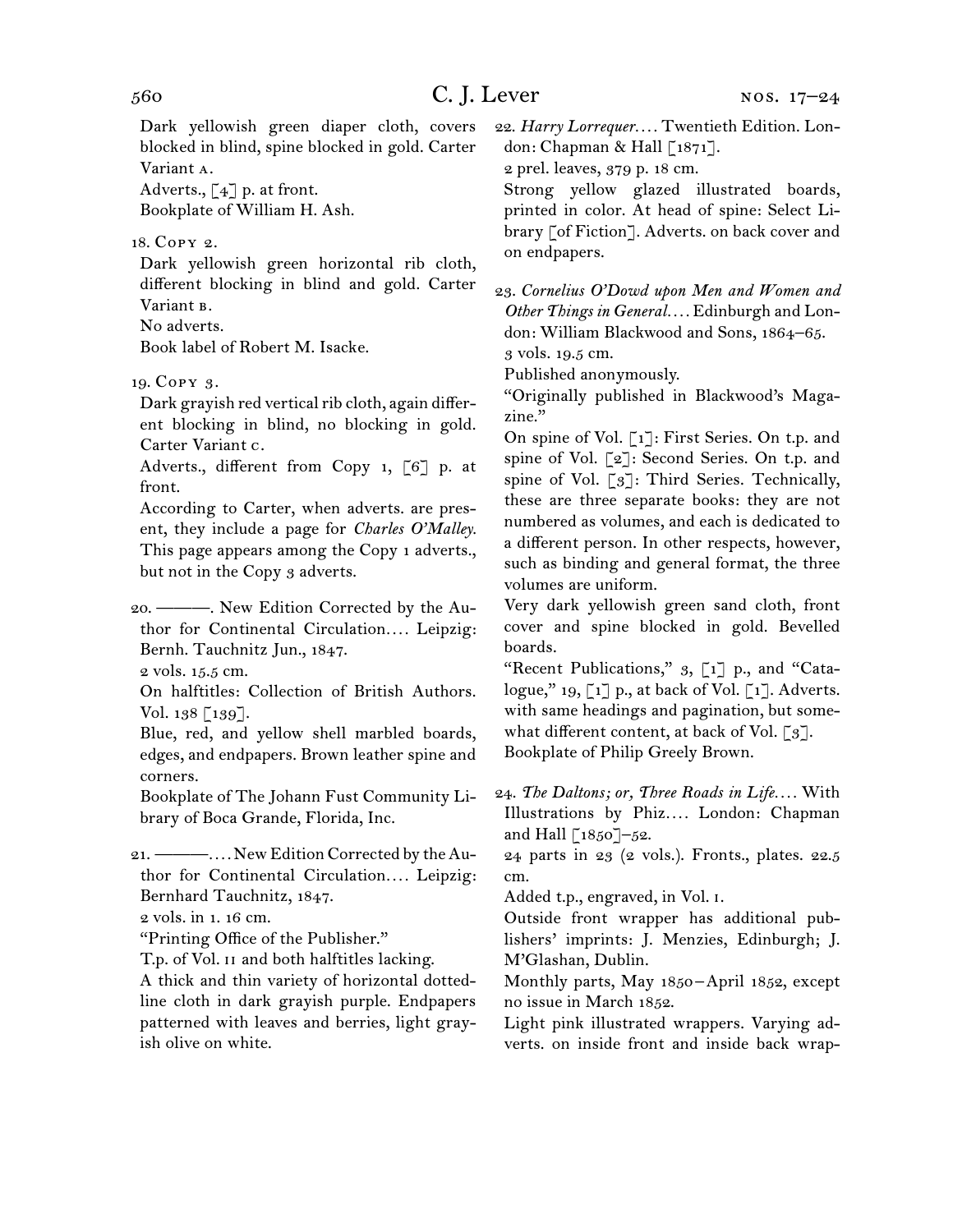Inserted adverts. in parts iii, v, viii–x, xviii, xix.

Guard tissues between plates except in parts xi, xvi, and xvii.

#### 25.  Copy 2.

Wrappers more faded. Back wrapper of part xxiii/xxiv not original; original back wrapper of part v has been substituted for it.

Inserted advert. in part xx, none in part x, advert. in part xvIII lacks second leaf, otherwise adverts. as above.

No guard tissues between plates.

26.  ———*. . . .* With Illustrations by Phiz*. . . .* London: Chapman and Hall, 1852.

2 vols. Fronts., plates. 23 cm.

Added t.p., engraved, in Vol. i.

For discussion and illustration of binding variants, see Carter, *Binding Variants,* p. 132–133 and plate xii.

Dark brown diagonal wave cloth, covers and spine blocked in blind. Carter Variant a. This is the copy shown by Carter, with "Duke of Leeds" in black ink on front cover of each vol. Adverts. on front endpapers.

Inscribed on pastedown front endpaper of each vol.: Leeds June 1852.

Bookplate of Leeds.

27.  Copy 2.

Grayish red vertical rib cloth, different blocking in blind on covers, spine blocked in gold. Carter Variant в. Plain endpapers.

28.  Copy 3.

Dark red vertical rib cloth. Otherwise as Copy 2.

As Copy 3, but with "Sydney W. R. Piddington" added at foot of spine. Carter Variant c.

30.  ———*. . . .* Copyright Edition*. . . .* Leipzig: Bernh. Tauchnitz Jun., 1852. 4 vols. 15.5 cm.

On halftitles: Collection of British Authors. Vol. 232 [233] [234] [235].

Blue, red, and yellow shell marbled boards, edges, and endpapers. Brown leather spine and corners.

Bookplate of The Johann Fust Community Library of Boca Grande, Florida, Inc.

31.  *Davenport Dunn: A Man of Our Day. . . .* With Illustrations by "Phiz." London: Chapman and Hall [1857]-59.

22 parts in 21 (vii,  $\lbrack 1 \rbrack$ , 695 p.). Front., plates. 22.5 cm.

Added t.p., engraved.

Title on outside front wrapper: Davenport Dunn. Or The Man of the Day.

Outside front wrapper has added publishers' imprints: J. Menzies, Edinburgh; Murray & Son, Glasgow; M'Glashan & Gill, Dublin.

Monthly parts, July 1857–April 1859, except no issue in Feb. 1859.

Moderate pink illustrated wrappers. Varying adverts. on inside front and inside back wrappers; adverts. for E. Moses & Son on outside back wrapper throughout.

The "Davenport Dunn Advertiser" appears in each part, with the inside front wrapper as p. 2, followed by p. 3–6 on wrapper paper, and with the back wrapper forming p.  $7-[8]$ . The headline and page number of p. 2–7 appear or not depending on the layout of the adverts. Page [8], the outside back wrapper, never has either headline or page number. Part vii varies, in that the Advertiser has p. 2–10 at front, with the inside back wrapper paginated 11.

Inserted adverts. in parts i, ii, v, vii, viii, x, xi, xii, xv–xix, xxi/xxii.

32.  ———*. . . .* With Illustrations by "Phiz." London: Chapman and Hall, 1859.

vii, [1], 695 p. Front., plates. 23 cm.

Added t.p., engraved.

Dark grayish purple horizontal cord cloth, covers blocked in blind, spine blocked in gold.

<sup>29.</sup>Copy 4.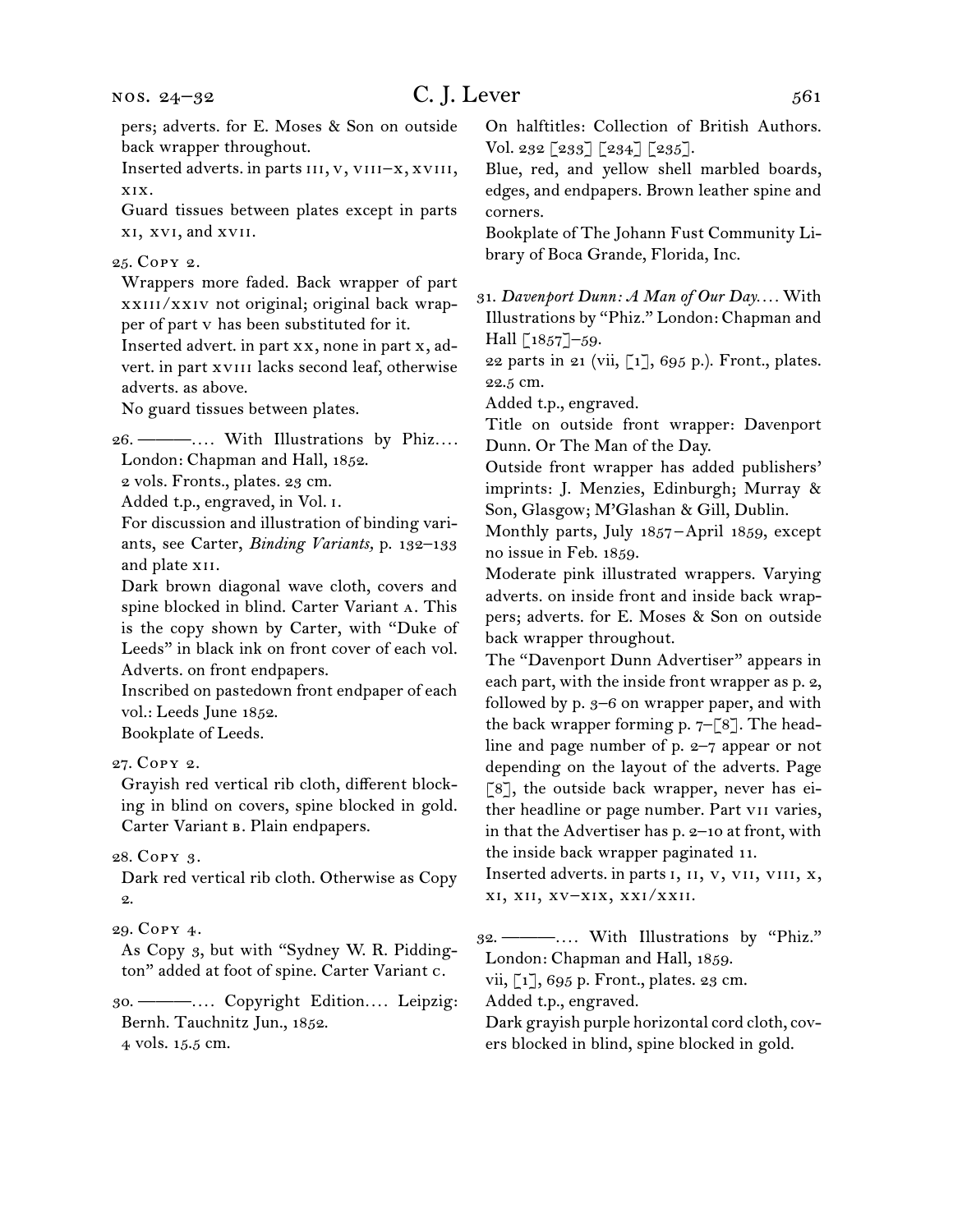33.  *Davenport Dunn; or The Man of the Day. . . .*  CopyrightEdition*. . . .*Leipzig:BernhardTauchnitz, 1859.

3 vols. 16 cm.

On halftitles: Collection of British Authors. Vol. 472 [473] [474].

Varicolored nonpareil marbled boards and edges. Dark red leather spine and corners.

Inscribed on verso of free front endpaper of each vol.: Michael Williams. December. 1868.

34.  *A Day's Ride: A Life's Romance. . . .* Second Edition. London: Chapman and Hall, 1863. 2 vols. 20.5 cm.

This is the first book edition. "Second Edition" refers to the novel's first having appeared serially in *All the Year Round.*

Very dark yellowish green vertical dot and line cloth, with a plain triple rule border blocked in blind on both covers.

Adverts.,  $\lceil 1 \rceil$  p. at back of Vol. I.

35.  Copy 2.

19.5 cm.

Grayish red horizontal cord cloth, with a decorative border blocked in blind on both covers, spine blocked in gold.

Adverts. as above.

Bookplate of W. T. R. Powell.

36.  ———*. . . .* Copyright Edition*. . . .* Leipzig: Bernhard Tauchnitz, 1864.

2 vols. 15.5 cm.

On halftitles: Collection of British Authors. Vol. 694 [695].

Blue, red, and yellow shell marbled boards, edges, and endpapers. Brown leather spine and corners.

Bookplate of The Johann Fust Community Library of Boca Grande, Florida, Inc.

37.  *Diary and Notes of Horace Templeton, Esq. Late Secretary of Legation at ———. . . .* London: Chapman and Hall, 1848. 2 vols. 20.5 cm. Published anonymously.

Moderate olive green diaper cloth, covers and spine blocked in blind.

38.  *The Dodd Family Abroad. . . .* With Illustrations by Phiz. London: Chapman and Hall  $[1852]$ –54.

20 parts in 19 (xv,  $\lceil 1 \rceil$ , 624 p.). Front., plates. 22.5 cm.

Added t.p., engraved.

Outside front wrapper has additional publishers' imprints: J. Menzies, Edinburgh; J. M'Glashan, Dublin.

Monthly parts, Sept. 1852 – April 1854, except no issue in March 1854.

Light pink illustrated wrappers. Varying adverts. on inside front and inside back wrappers; adverts. for E. Moses & Son on outside back wrapper throughout.

Inserted adverts. in parts III, IV, IX, XI-XIX/ xx.

39.  ———*. . . .* With Illustrations by Phiz. London: Chapman and Hall, 1854.

xv, [1], 624 p. Front., plates. 23.5 cm.

Added t.p., engraved.

Moderate olive brown diagonal wave cloth, covers blocked in blind, spine blocked in gold.

40.  ———*. . . .* Copyright Edition*. . . .* Leipzig: Bernhard Tauchnitz, 1854.

3 vols. 15.5 cm.

On halftitles: Collection of British Authors. Vol. 298 [299] [300].

Blue, red, and yellow shell marbled boards, edges, and endpapers. Brown leather spine and corners.

Bookplate of The Johann Fust Community Library of Boca Grande, Florida, Inc.

41.  ———*. . . .* With Illustrations by Phiz*. . . .* London: Chapman and Hall [1863?]. 2 vols. (xv, [1], 320 p.; 1 leaf, 321–624 p.). Fronts., plates. 23 cm. Added t.p., engraved, in Vol. i.

The title leaf of Vol. I is on a stub.

Grayish red rib cloth, covers blocked in blind,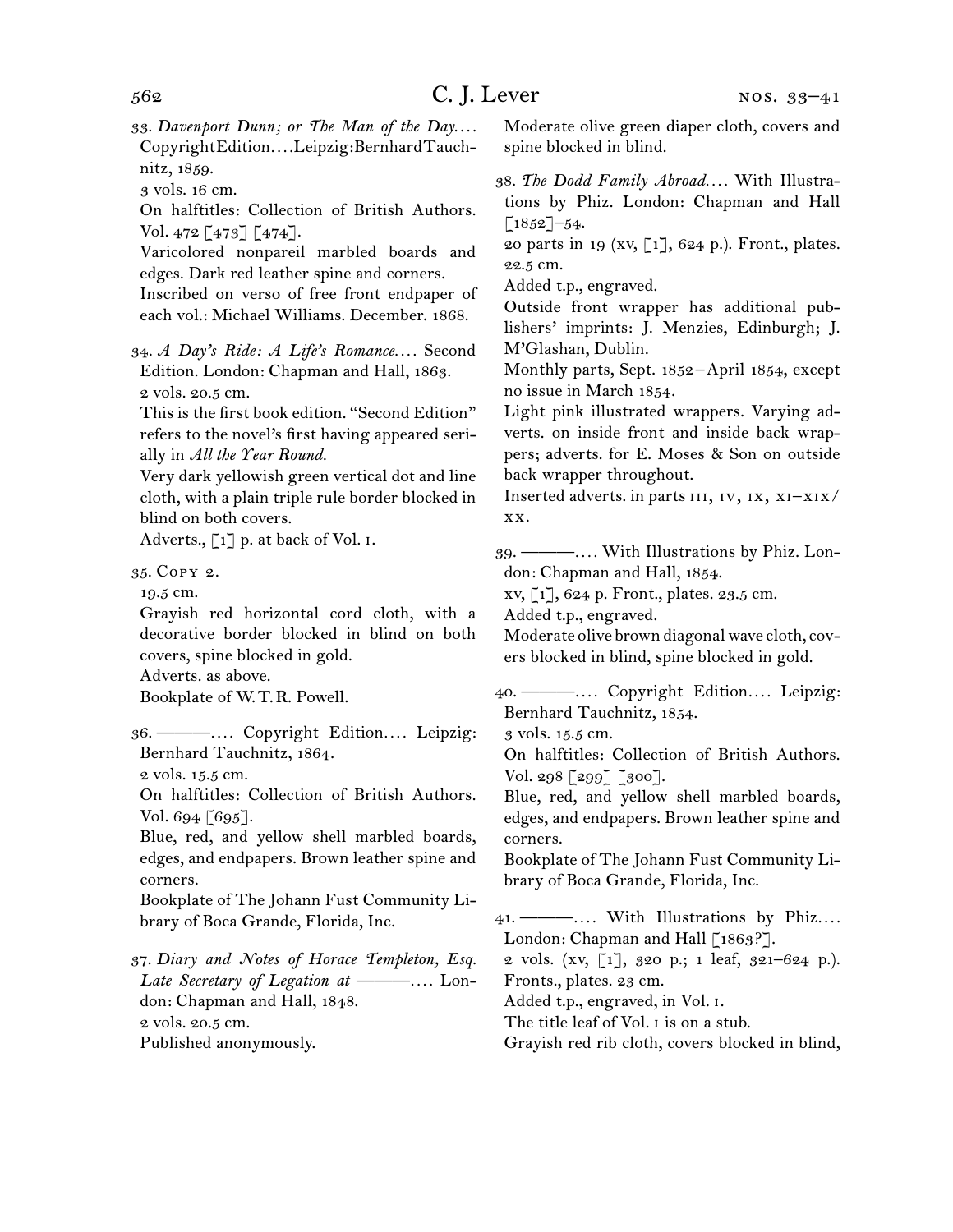Advertisement slip, printed on both sides, 16.5 cm., tipped in on free front endpaper of Vol. i. Lever's *A Day's Ride* (published in 1863) is listed under "New Publications" as "Now Ready," suggesting 1863 as the year of publication of this 2-vol. edition of *The Dodd Family Abroad.*

42.  ———*. . . .* New Edition. London, New York and Melbourne: Ward, Lock & Bowden, Limited [n.d.].

[7], 565 p. 18 cm.

Yellow glazed illustrated boards, printed in color. At foot of spine: Ward & Locks Library of Select Authors. Adverts. on back cover and on endpapers.

43.  *The Fortunes of Glencore. . . .* London: Chapman and Hall, 1857.

3 vols. 20.5 cm.

Grayish yellow green diagonal cord cloth, covers and spine blocked in blind.

44.  ———*. . . .* Copyright Edition*. . . .* Leipzig: Bernhard Tauchnitz, 1857.

2 vols. 15.5 cm.

On halftitles: Collection of British Authors. Vol. 393 [394].

Blue, red, and yellow shell marbled boards, edges, and endpapers. Brown leather spine and corners.

Bookplate of The Johann Fust Community Library of Boca Grande, Florida, Inc.

45.  *Gerald Fitzgerald, "The Chevalier". . . .* New York: Harper & Brothers, 1859.

2 parts ([3]–150 p.). 24.5 cm.

The text breaks off in mid-paragraph at end of Part I, p. 112. Part II does not have a separate t.p., and text begins on p. 113.

Moderate yellowish pink decorated wrappers. On outside front wrapper: No. 210 [211]. Library of Select Novels. Adverts. on inside front and inside and outside back wrappers.

46.  ———*. . . .* New York: Harper & Brothers  $\left[1873\right]$ .

 $\left[3\right]$ –150 p. 23 cm.

A later issue of the preceding edition.

Moderate yellowish pink decorated wrappers. On outside front wrapper: No. 210, 211. Library of Select Novels. Adverts on inside front and inside and outside back wrappers, dated May 1873 on outside back wrapper.

Adverts., p.  $\lceil 1-2 \rceil$  at front and 4,  $\lceil 6 \rceil$  p. at back.

47.  *Jack Hinton, the Guardsman.* By Charles Lever. (Harry Lorrequer.) With Portrait of the Author, and Numerous Illustrations on Wood and Steel, by H. K. Browne. Dublin: William Curry, Jun. and Company [after 1842].

 $x p., 1 leaf,  $\lceil 5 \rceil - 396 p.$  Front., plates, illus. 23$ cm.

Bound from the parts of *Our Mess,* Vol. i, Dublin,  $1842-43$ . The halftitle and p.  $\lceil 1-3 \rceil$ , 4 are omitted, and a new t.p. is substituted.

Grayish red vertical rib cloth, covers blocked in blind, spine blocked in gold.

Calling card of Roger Ford.

48.  ———*. . . .* Copyright Edition*. . . .* Leipzig: Bernhard Tauchnitz, 1849.

2 vols. 15.5 cm.

On halftitles: Collection of British Authors. Vol. 165 [166].

Blue, red, and yellow shell marbled boards, edges, and endpapers. Brown leather spine and corners.

Bookplate of The Johann Fust Community Library of Boca Grande, Florida, Inc.

#### *Jack Hinton. Dutch*

49.  *De Lotgevallen van Jack Hinton in Ierland. . . .*  Uit het Engelsch*. . . .* Amsterdam: C. F. Stem-

ler, 1845.

2 vols. Plates. 22.5 cm.

Lithographed t.p.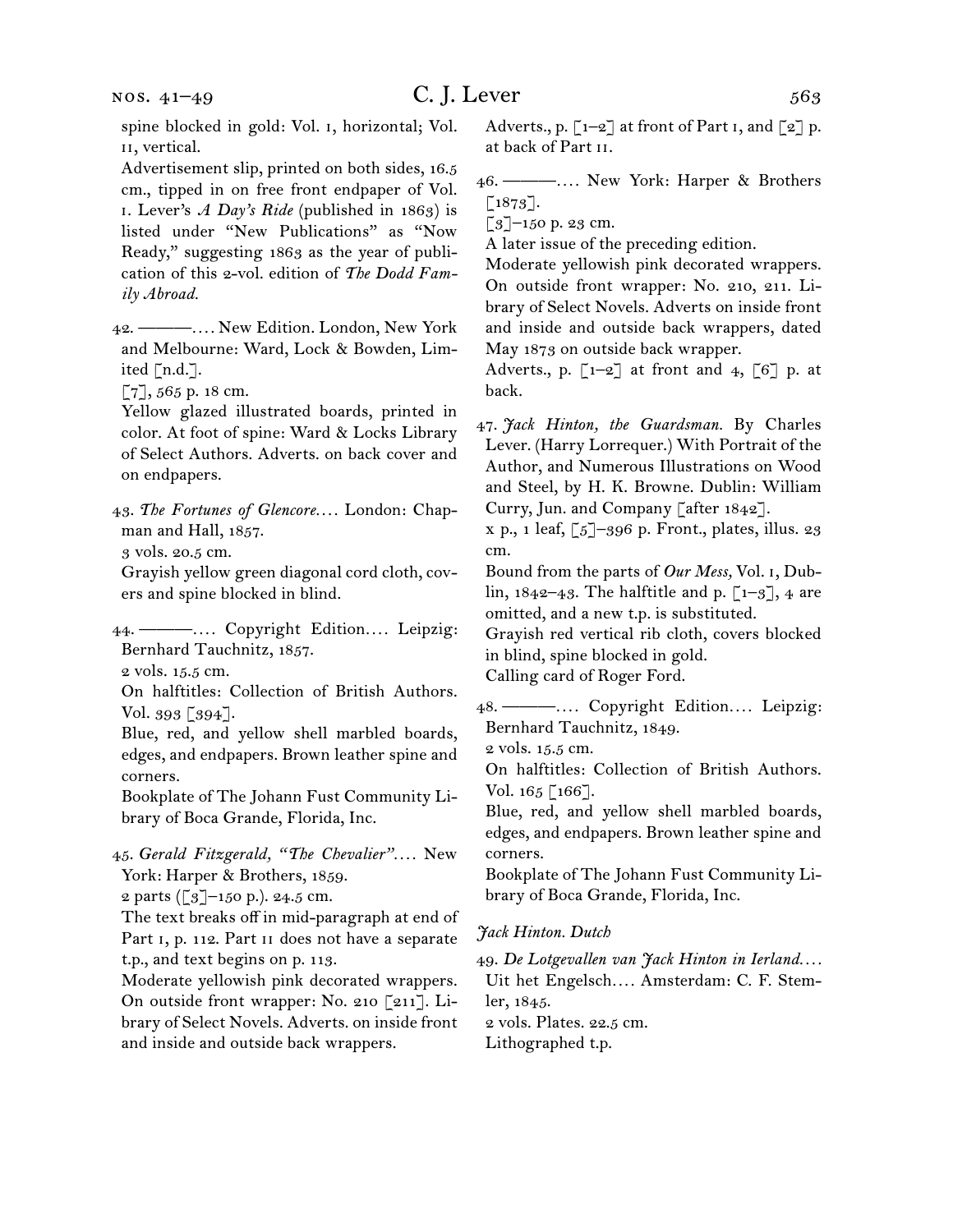The vignettes on the t.ps and the four plates are lithographs by Desguerrois & Co. after H. K. Browne.

Dark olive green shell marbled boards. Very dark yellowish green leather spine and corners, spine blocked in gold. Sprinkled edges, brown.

Adverts.,  $\lceil 1 \rceil$  p. at back of Vol. 2.

50.  *The Knight of Gwynne; A Tale of the Time of the Union. . . .* With Illustrations by "Phiz." London: Chapman and Hall  $\lceil 1846 \rceil$ –47.

20 parts in 19 (x p., 1 leaf, 628 p.). Front., plates. 22.5 cm.

Added t.p., engraved.

Outside front wrapper has additional publishers' imprints. Parts I-III: J. Menzies, Edinburgh; J. Cumming, Dublin. Parts iv–xix/ xx: J. Menzies, Edinburgh; Cumming and Ferguson, Dublin.

Monthly numbers, Jan. 1846 – July 1847.

Light pink illustrated wrappers.Adverts. on inside front and inside and outside back wrappers, except on inside front wrapper of part xi, which is blank.

Inserted adverts. in parts I-VIII, X, XI, XIIIxvi, xviii, xix/xx. Advert. for "Cheap Edition of the Works of Mr. Charles Dickens," 3,  $\lceil 1 \rceil$  p., also inserted at back of parts x and xv.

51.  *The Knight of Gwynne: A Tale of the Time of the Union. . . .* Copyright Edition for Continental Circulation*. . . .* Leipzig: Bernh. Tauchnitz Jun., 1847.

3 vols. 15.5 cm.

On halftitles: Collection of British Authors. Vol. 125 [126] [127].

Blue, red, and yellow shell marbled boards, edges, and endpapers. Brown leather spine and corners.

Bookplate of The Johann Fust Community Library of Boca Grande, Florida, Inc.

52.  ———*. . . .* With Illustrations by "Phiz"*. . . .* London: Chapman and Hall, 1856. 2 vols. Front. in Vol. i, plates. 23 cm.

Added t.p., engraved, dated 1847, in Vol. i.

Grayish red vertical rib cloth, covers blocked in blind, spine blocked in gold.

Inscribed on free front endpaper of each vol.: A. L. Whiteley.

53.  *Letters of Charles Lever To His Wife and Daughter.* By Franklin P. Rolfe.

In *The Huntington Library Bulletin,* No. 10, Oct. 1936.Cambridge,Massachusetts:HarvardUniversity Press.

Pages [149]–184. 24 cm.

Light brown decorated wrappers.

54.  *Lord Kilgobbin: A Tale of Ireland in our Own Time. . . .* London: Smith, Elder & Co., 1872. 3 vols. 19.5 cm.

Very dark yellowish green vertical dotted-line cloth, covers and spine blocked in black.

55.  *Lord Kilgobbin. A Novel. . . .* With Illustrations. New York: Harper & Brothers, 1872. 208 p. Front., illus. 24 cm.

The dedication differs from that in the London edition in that the words "these Volumes" in the latter have been changed to "this Book." The dedication leaf (p.  $\lceil 3-4 \rceil$ ), trimmed at head and foot, measures 16 cm.

The illustrations are by Sir Samuel Luke Fildes.

Dark green vertical dotted-line cloth, front cover and spine blocked in gold, publisher's monogram blocked in blind on back cover.

56.  Copy 2.

Deep blue sand cloth, blocked as Copy 1.

57.  *Luttrell of Arran. . . .* With Illustrations by "Phiz." London: Chapman and Hall  $\lceil 1869 \rceil - 65$ . 16 parts in 15 (vii, [1], 503, [1] p.). Front., plates. 22.5 cm.

Added t.p., engraved.

Outside front wrapper has additional publishers' imprints: J. Menzies, Edinburgh; Murray & Son, Glasgow; M'Glashan & Gill, Dublin.

Monthly parts, Dec. 1863–Feb. 1865.

Light pink illustrated wrappers. Varying ad-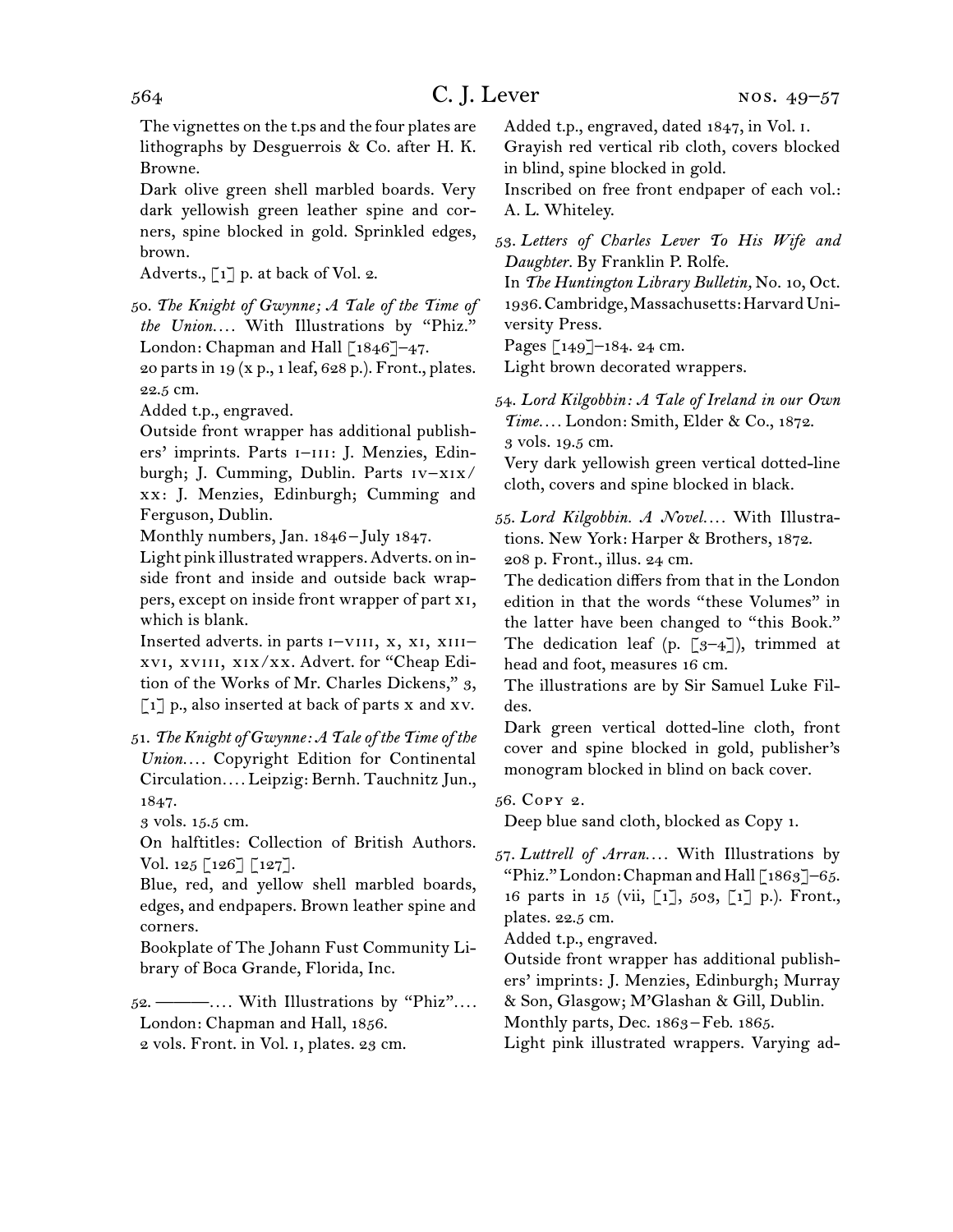of remaining parts. The "Luttrell of Arran Advertiser" appears in each part, with the inside front wrapper as p. 2, followed by p. 3–6 on wrapper paper, and with the back wrapper forming p. 7–[8]. The headline and page number of p. 2–6 appear or not depending on the layout of the adverts. The inside back wrapper, p. 7, has headline and page number throughout; the outside back wrapper never has either. Advert. for *Our Mutual Friend,* slip printed on one side, 11 cm., light green paper, inserted between p. 4 and 5 of the Advertiser in part v. Advert. for *Mrs. Lirriper's Legacy,* slip printed on one side, 11.5 cm., brilliant yellow paper, inserted following p. 6 of Advertiser in part XIII.

Inserted adverts. at back of each part.

58.  ———*. . . .* With Illustrations by "Phiz." London: Chapman and Hall, 1865.

vii, [1], 503, [1] p. Front., plates. 23 cm. Added t.p., engraved.

Very dark yellowish green vertical dot and line cloth, with a plain triple rule border blocked in blind on both covers, spine blocked in blind. Bookplate of A. T. Cocking.

59.  Copy 2.

Dark purplish red sand cloth, with a decorative border blocked in blind on both covers, spine blocked in gold.

60.  ———*. . . .* Copyright Edition*. . . .* Leipzig: Bernhard Tauchnitz, 1865.

2 vols. 15.5 cm.

On halftitles: Collection of British Authors. Vol. 761 [762].

Blue, red, and yellow shell marbled boards, edges, and endpapers. Brown leather spine and corners.

Bookplate of The Johann Fust Community Library of Boca Grande, Florida, Inc.

61.  *The Martins of Cro' Martin. . . .* With Illustrations by "Phiz." London: Chapman and Hall  $\lceil 1854 \rceil - 56$ .

20 parts in 19 (xiii, [1], 625, [1] p.). Front., plates. 22.5 cm.

Added t.p., engraved.

Outside front wrapper has additional publishers' imprints. Parts i–xiv: J. Menzies, Edinburgh; Murray & Son, Glasgow; J. M'Glashan, Dublin. Parts xv–xix/xx: Menzies, Edinburgh; Murray & Son, Glasgow; M'Glashan & Gill, Dublin.

Monthly parts, Dec. 1854 – June 1856.

Illustrated wrappers, ranging from light to moderate pink on the various parts. Varying adverts. on inside front and inside back wrappers; adverts. for E. Moses & Son on outside back wrapper throughout.

Inserted adverts. in each part.

62.  ———*. . . .* With Illustrations by "Phiz." London: Chapman and Hall, 1856.

 $\left[\begin{matrix}iii\end{matrix}\right]$ –xiii,  $\left[\begin{matrix}1\end{matrix}\right]$ , 625,  $\left[\begin{matrix}1\end{matrix}\right]$  p. Front., plates. 23.5 cm.

Added t.p., engraved.

Lacks p. [i–ii], the halftitle. (But there are stab holes, showing the copy was bound from the parts.)

Very dark yellowish green horizontal cord cloth, covers blocked in blind, spine blocked in gold.

63.  ———*. . . .* Copyright Edition*. . . .* Leipzig: Bernhard Tauchnitz, 1856.

3 vols. 15.5 cm.

On halftitles: Collection of British Authors. Vol. 361 [362] [363].

Blue, red, and yellow shell marbled boards, edges, and endpapers. Brown leather spine and corners.

Bookplate of The Johann Fust Community Library of Boca Grande, Florida, Inc.

64.  *Maurice Tiernay, the Soldier of Fortune.* By the Author of "Sir Jasper Carew," etc. etc. London: Thomas Hodgson [1855].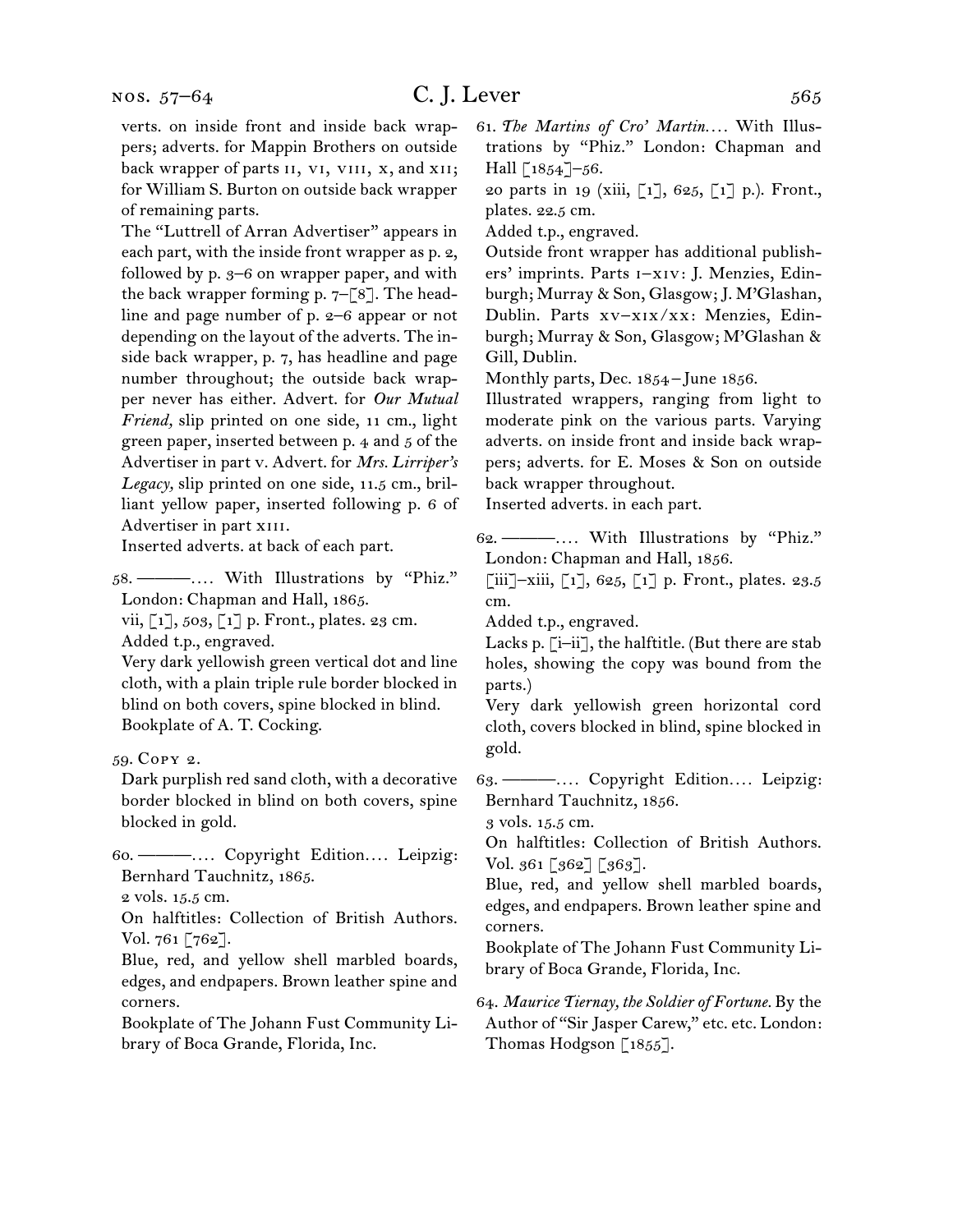495 p. 17.5 cm.

On halftitle: The Parlour Library. 119.

Brilliant yellowish green glazed illustrated boards, printed in brown. Adverts. on back cover and on endpapers.

Inscription on t.p. dated 1855.

65.  ———*. . . .* Copyright Edition*. . . .* Leipzig: Bernhard Tauchnitz, 1861.

2 vols. 15.5 cm.

On halftitles: Collection of British Authors. Vol.  $554 \, \lceil 555 \rceil$ .

Blue, red, and yellow shell marbled boards, edges, and endpapers. Brown leather spine and corners.

Bookplate of The Johann Fust Community Library of Boca Grande, Florida, Inc.

66.  *Nuts and Nutcrackers. . . .* Illustratedby"Phiz." London: Wm. S. Orr and Co.; Dublin: William Curry, Jun., and Co., 1845.

viii, 232 p. Front., plates, illus. 15.5 cm.

Published anonymously.

Deep red diaper cloth, covers blocked in blind, with a vignette blocked in gold at center of front cover, spine blocked in gold. A.e.g.

67.  *The O'Donoghue; A Tale of Ireland Fifty Years Ago. . . .* With Illustrations by H. K. Browne. Dublin: William Curry, Jun. and Company; London: William S. Orr and Co.; Edinburgh: Fraser and Co., 1845.

13 parts in 11 (xi, [1], 410 p.). Front., plates. 22.5 cm.

On outside front wrapper: By Harry Lorrequer [pseud.].

Monthly parts, Jan.<sup>-</sup>Nov. 1845.

Illustrated wrappers, ranging from moderate to dark pink on the various parts, except parts ii and vii, grayish purplish red. Adverts. on inside front and inside and outside back wrappers.

Inserted adverts. in parts I, III (slip), and XII/ xiii.

68.  ———*. . . .* With Illustrations by H. K. Browne. Dublin:William Curry,Jun. and Company; London: William S. Orr and Co.; Edinburgh: Fraser and Co., 1845.

 $xi, [1], 410$  p. Front., plates. 23 cm.

Grayish red vertical rib cloth, covers blocked in blind, spine blocked in gold.

"A Catalogue of Books, Published by Chapman & Hall," Nov. 1849, 32 p. at back.

69.  Copy 2.

22 cm.

Lacks halftitle.

Deep red fine morocco cloth, different blocking in blind and gold. Binding repaired; new endpapers.

No adverts.

70.  ———*. . . .*CopyrightEdition.Leipzig:Bernhard Tauchnitz, 1845

2 prel. leaves, 480 p. 15.5 cm.

On halftitle: Collection of British Authors. Vol. 89.

Blue, red, and yellow shell marbled boards, edges, and endpapers. Brown leather spine and corners.

Bookplate of The Johann Fust Community Library of Boca Grande, Florida, Inc.

71.  *One of Them. . . .* With Illustrations by Phiz. London: Chapman and Hall [1859]-61.

15 parts in 14 (vii, [1], 471, [1] p.). Front., plates. 22.5 cm.

Added t.p., engraved.

Outside front wrapper has additional publishers' imprints: J. Menzies, Edinburgh; Murray & Son, Glasgow; M'Glashan & Gill, Dublin. Monthly parts, Dec. 1859–Jan. 1861.

Moderate pink illustrated wrappers. Varying adverts. on inside front wrapper; adverts. for Slack's on inside back wrapper throughout; adverts. for William S. Burton on outside back wrapper of odd-numbered parts, for Parkins & Gotto on outside back wrapper of even-numbered parts.

The inside front wrapper is paginated 2, followed by p. 3–6 of adverts. on wrapper paper, with the back wrapper forming p.  $\lceil 7 \rceil$ –8. Pages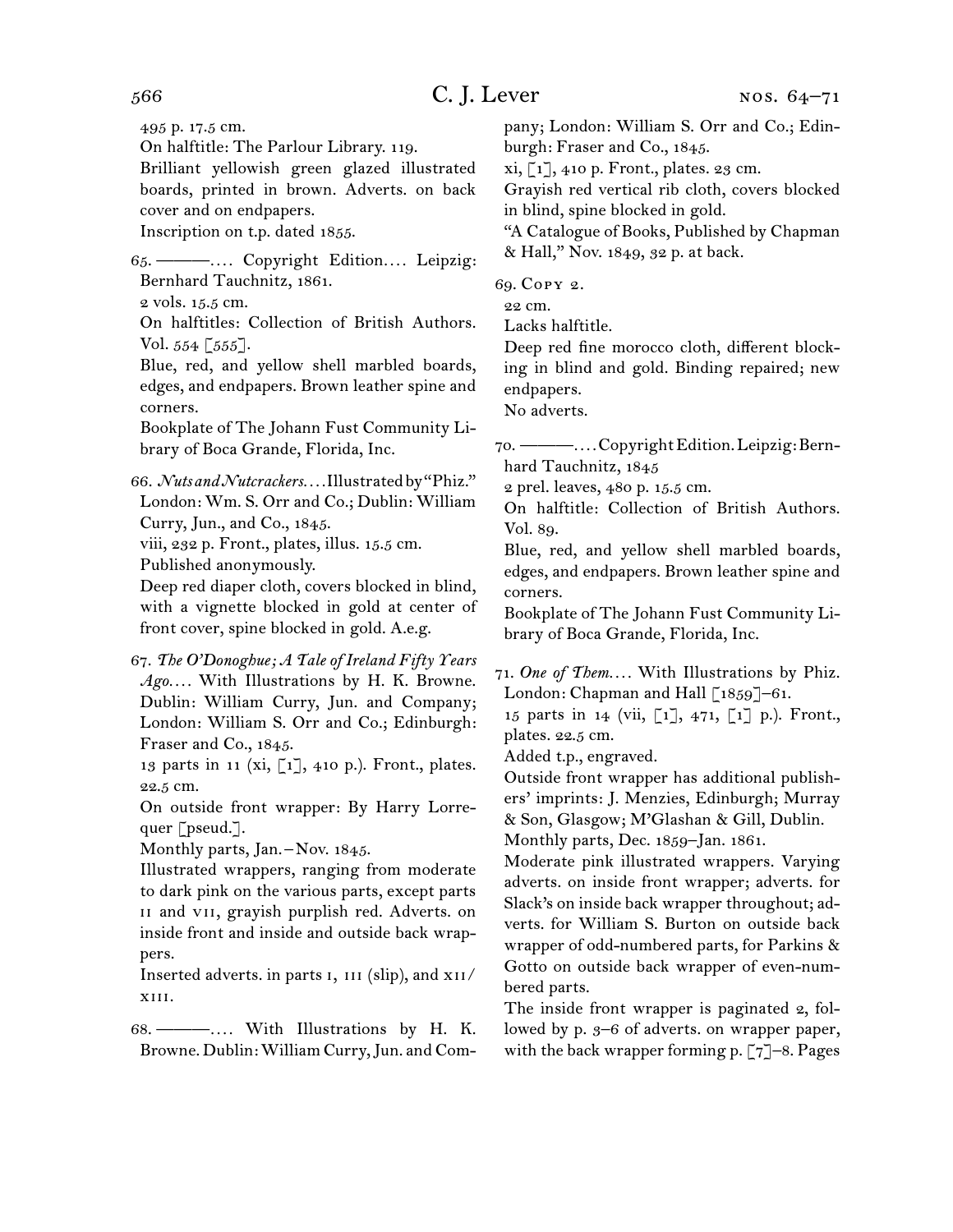2–6 are numbered or not, depending on the layout of the adverts.; the inside back wrapper, p. [7], is never numbered; p. 8 is numbered on the Burton adverts., not numbered on the Parkins adverts.

Inserted adverts. at back of partsi, ii, iv–viii, x, xii–xiv/xv. Advert. for *The Cornhill Magazine,* "A Letter from the Editor to a Friend and Contributor," dated Nov. 1, 1859, and signed W. M. Thackeray, 2 p., on dark orange paper, also inserted at back of part i.

72.  ———*. . . .* Copyright Edition*. . . .* Leipzig: Bernhard Tauchnitz, 1860.

2 vols. 15.5 cm.

On halftitles: Collection of British Authors. Vol. 533 [534].

Blue, red, and yellow shell marbled boards, edges, and endpapers. Brown leather spine and corners.

Bookplate of The Johann Fust Community Library of Boca Grande, Florida, Inc.

73.  ———*. . . .* With Illustrations by Phiz. London: Chapman and Hall, 1861.

vii, [1], 471, [1] p. Front., plates. 23 cm. Added t.p., engraved.

Grayish red vertical rib cloth, covers blocked in blind, spine blocked in gold.

74.  *Our Mess.* Edited by Charles Lever. (Harry Lorrequer.)*. . . .* With a Portrait of the Author and Numerous Illustrations on Wood and Steel, by Phiz. Dublin: William Curry,Jun. and Company; London: William S. Orr and Co.; Edinburgh: Fraser and Co., 1843 [i.e., 1842]. 13 partsin 12 (x p., 1 leaf, 396 p.). Front., plates,

illus. 23 cm.

Parts I-XIII comprising only Vol. I, *Jack Hinton, the Guardsman.*

Grayish purplish red illustrated wrappers. Adverts. on inside front and inside and outside back wrappers, except for part v, which has adverts. on outside back wrapper only, with inside front and inside back wrappers blank.

Inserted adverts. at front of parts i, iv, v, xi, and xii/xiii.

75.  ———.EditedbyCharlesLever.(HarryLorrequer.)*. . . .* With a Portrait of the Author and Numerous Illustrations on Wood and Steel, by Phiz. Dublin: William Curry, Jun. and Company; London: William S. Orr and Co.; Edinburgh: Fraser and Co., 1843–44.

3 vols. Fronts., plates, illus. 23.5 cm.

T.p. of Vols. ii and iii varies: With Numerous Illustrations on Steel, by Phiz.

Contents: Vol. i, *Jack Hinton, the Guardsman;*  Vols. ii–iii, *Tom Burke of "Ours."*

Grayish red rib cloth (Vols. i and ii vertical, Vol. III horizontal), with a cut of an armored knight amidst weapons, and a decorative border, blocked in blind on both covers, spine blocked in gold.

Adverts., [6] p. at front of Vol. i and [2] p. at back of Vol. III.

Signature of Frederick Potts, dated 1844, on front flyleaf of Vols. II and III.

76.  *Paul Gosslett's Confessions in Love, Law, and the Civil Service.* With an Illustration by Marcus Stone. London: Virtue & Co.; New York: Virtue and Yorston, 1868.

[3], 152 p. Front. 18.5 cm.

Published anonymously.

"Reprinted from Saint Pauls Magazine, Edited by Anthony Trollope."

Deep violet sand cloth, with a plain border blocked in blind on both covers and a circular illustration blocked in gold at center of front cover.

Adverts.,  $\begin{bmatrix} 4 \end{bmatrix}$  p. at back.

77.  *Roland Cashel. . . .* With Illustrations by Phiz. London: Chapman and Hall, 1850 [i.e., 1848– 49].

20 parts in 19 (viii, 627,  $\lceil 1 \rceil$  p.). Front., plates. 22.5 cm.

Added t.p., engraved.

Outside front wrapper has additional publishers' imprints. Parts i–vi: J. Menzies, Edinburgh. Parts vii–xix/xx: J. Menzies, Edinburgh; J. M'Glashan, Dublin.

Monthly parts, May 1848 – Nov. 1849.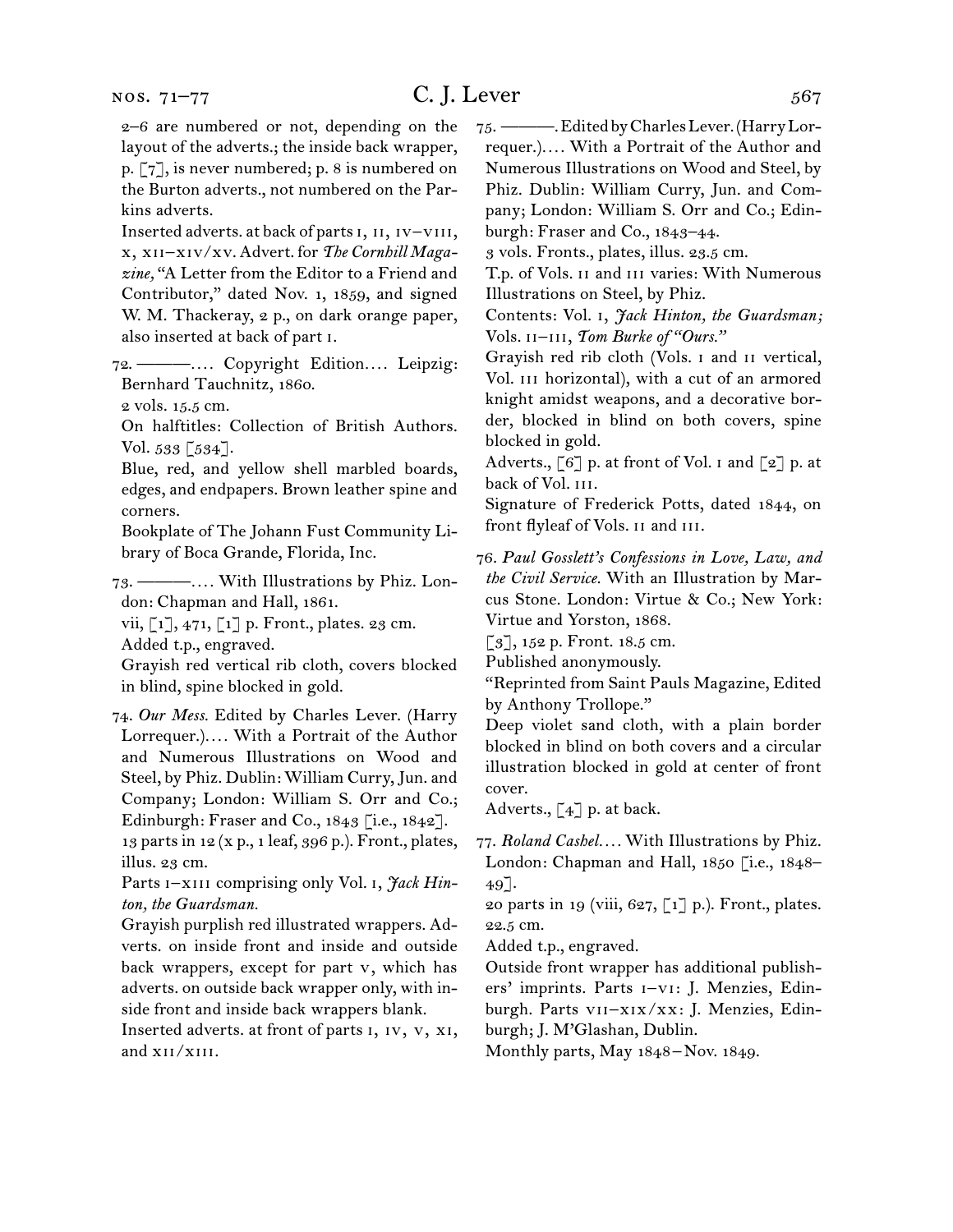Moderate pink illustrated wrappers. Varying adverts. on inside front and inside back wrappers; adverts. for E. Moses & Son on outside back wrapper throughout.

Inserted adverts. in parts i, ii, vi, viii–xiii, xviii, xix/xx.

78.  ———*. . . .* With Illustrations by Phiz*. . . .* London: Chapman and Hall, 1855.

2 vols. Fronts., plates. 23 cm.

Added t.p., engraved, in Vol. i.

Moderate reddish brown vertical fine rib cloth, covers blocked in blind, spine blocked in gold.

79.  ———*. . . .* Copyright Edition*. . . .* Leipzig: Bernhard Tauchnitz, 1858.

3 vols. 15.5 cm.

On halftitles: Collection of British Authors. Vol. 454 [455] [456].

Blue, red, and yellow shell marbled boards, edges, and endpapers. Brown leather spine and corners.

Bookplate of The Johann Fust Community Library of Boca Grande, Florida, Inc.

80.  *St. Patrick's Eve. . . .* Illustrated by Phiz*. . . .* London: Chapman and Hall, 1845.

 $\lceil 3 \rceil$ , 203,  $\lceil 1 \rceil$  p. Front., plates, illus. 17.5 by 13 cm.

Engraved t.p.

Dark olive green vertical rib cloth, with a vignette and title at center of front cover blocked in gold, and a decorative border, including a harp in each corner, blocked in blind on both covers, spine elaborately blocked in gold. A.e.g.

81.  Copy 2.

18 by 12 cm.

Moderate olive green vertical rib cloth, with a decorative border similar to that on Copy 1, but without the harps, blocked in blind on both covers, without the vignette and lettering in gold at center of front cover, and spine less elaborately blocked in gold. Plain edges.

82.  *Sir Brook Fossbrooke. . . .* Edinburgh and London: William Blackwood and Sons, 1866.

3 vols. 20.5 cm.

"Originally Published in Blackwood's Magazine."

Moderate blue sand cloth, covers blocked in blind, spine blocked in gold. With publisher's imprint on spine. (According to Sadleir, *XIX Century Fiction,* p. 208, the secondary binding is similar, but without the publisher's imprint on spine.)

Bookplate of Richard Nevill, Esqre.

83.  *Sir Jasper Carew, Knt.; His Life and Experiences, with Some Account of His Over-Reachings and Short-Comings Therein, Now First Given to the World by Himself.*

In *The Dublin University Magazine,* Vol. 40, No. 235 – Vol. 43, No. 258, July 1852 – June 1854, except no installments in Vol. 40, No. 240, Dec. 1852, Vol. 42, No. 249, Sept. 1853, and Vol. 43, No. 256, April 1854. Dublin: James McGlashan; London and Liverpool: William S. Orr and Co.; Edinburgh: John Menzies.

Pages 19–32, 219–233, 274–288, 442–452, 591–600, 58–69, 213–218, 347–356, 405–417, 601–615, 726–739, 55–69, 192–207, 460–474, 590–607, 710–720, 57–71, 178–192, 358–368, 568–588, 701–712. 22.5 cm.

Published anonymously.

Pale orange yellow illustrated wrappers.

84.  *Sir Jasper Carew, His Life and Experiences.*  By the Author of "Maurice Tiernay," etc. etc. London: Thomas Hodgson [1855].

480 p. 17.5 cm.

On halftitle: The Parlour Library. 123.

Brilliant yellowish green glazed illustrated boards, printed in brown. Adverts. on back cover and on endpapers.

Inscription on t.p. dated 1855.

85.  ———*. . . .* Copyright Edition*. . . .* Leipzig: Bernhard Tauchnitz, 1861.

2 vols. 15.5 cm.

On halftitles: Collection of British Authors. Vol.  $572$  [ $573$ ].

Blue, red, and yellow shell marbled boards,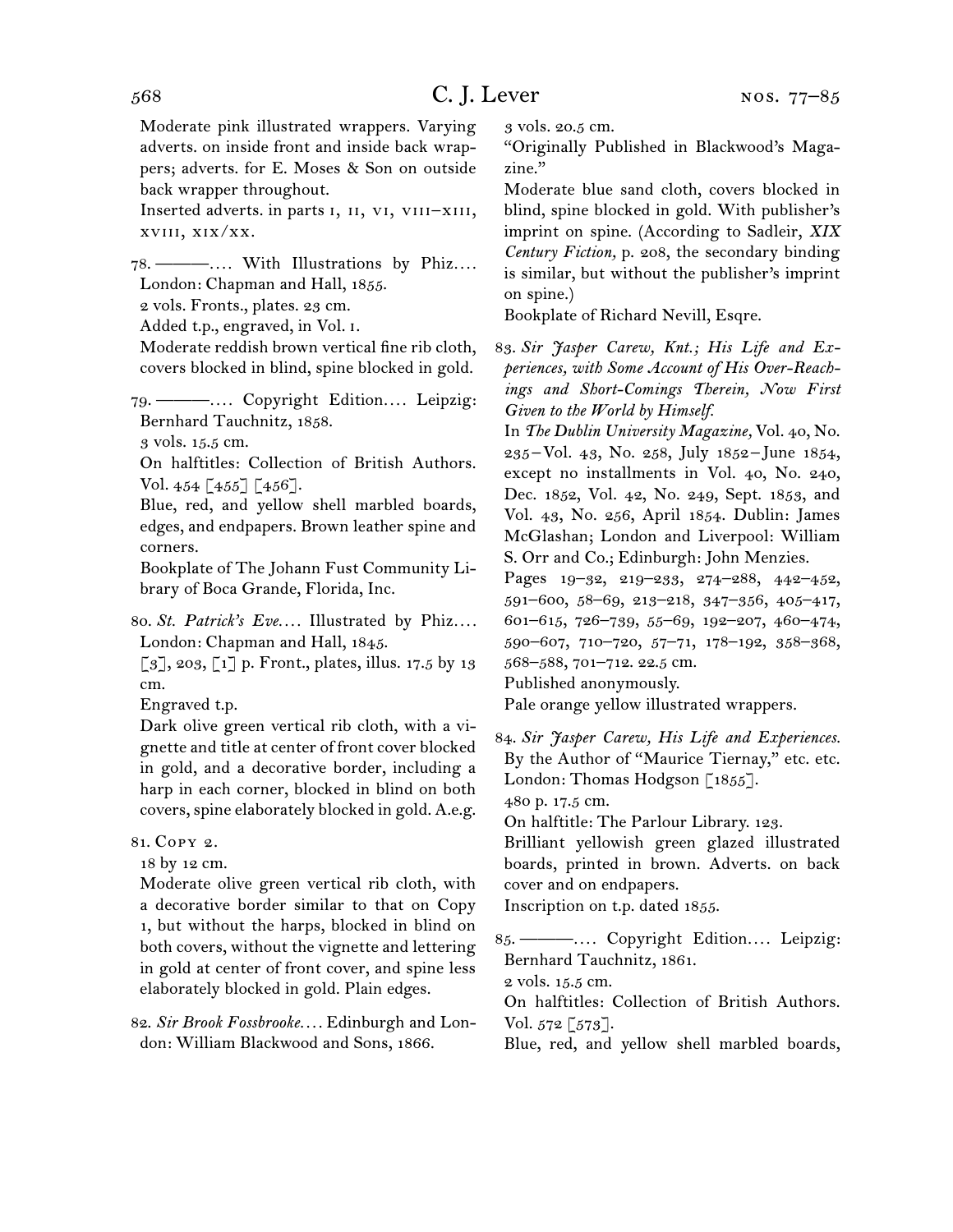edges, and endpapers. Brown leather spine and corners.

Bookplate of The Johann Fust Community Library of Boca Grande, Florida, Inc.

86.  *Tales of the Trains: Being Some Chapters of Railroad Romance.* By Tilbury Tramp, Queen's Messenger [pseud.]*. . . .* London: Wm. S. Orr & Co.; And Dublin: Wm. Curry & Co., 1845.

5 parts (viii, 32, [4], [33]–63, [4], [65]–104,  $\lceil 4 \rceil$ ,  $\lceil 105 \rceil$ –127,  $\lceil 4 \rceil$ ,  $\lceil 129 \rceil$ –156 p.). Illus. 15.5 cm.

Each part contains one story, with separate halftitle and t.p. Part v contains also the t.p. for the volume and introduction, viii p. in all. The halftitle and t.p. of the first story are counted as p.  $\lceil 1-4 \rceil$ , so that when the separate halftitles and t.ps are eliminated for binding in one volume, pages  $\lceil 1-4 \rceil$  are lacking. The halftitles and t.ps of parts ii–v are not counted in the pagination.

On outside front wrapper of part i: No. i, to be continued occasionally.

The illustrations in the text and on the front wrappers are by Phiz (Hablot K. Browne).

Yellowish white illustrated wrappers. Advert. for the series, with announcement of the coming number, on outside back wrapper of each part. Part v, of course, does not announce another number. Back wrapper of part ii not original, wrapper of part i has been substituted, and the free back endpaper lost in the process. A.e.g.

87.  ———*. . . .* By Tilbury Tramp, Queen's Messenger [pseud.]*. . . .* London: Wm. S. Orr & Co.; And Dublin: Wm. Curry & Co., 1845. viii,  $\lceil 5 \rceil$ –156 p. Illus. 16 cm.

The illustrations in the text as above.

Deep red vertical rib cloth, covers blocked in blind, with a cut of a train blocked in gold on front cover, spine blocked in gold. A.e.g.

### 88.  Copy 2.

Deep red diagonal straight-grain morocco cloth, with different blocking in blind and gold but with the same cut of a train blocked in gold on front cover. A.e.g.

89.  *That Boy of Norcott's. . . .* With Five Illustrations. London: Smith, Elder & Co., 1869. viii, 274 p. Front., plates. 22 cm.

The illustrations are by Mary Ellen Edwards. Dark yellowish green smooth cloth, covers blocked in blind, spine blocked in gold. Bevelled boards.

Adverts., [2] p. at back.

90.  … *Tom Burke, "of Ours". . . .* New York: William H. Colyer [etc.]; Philadelphia: J. R. Colon; Boston: C. H. Brainard & Co. [etc.]; Baltimore: N. Hickman, and William Taylor, 1844.

2 parts ([9]–155; [unnumbered page: "Part ii." ], 156–275 p.). [Part i], 24.5 cm.; Part ii, 23.5 cm.

Cover titles. At head of [Part i]: Price, One Shilling. At head of Part ii: Part ii.

Title of Part ii differs: *Tom Burke, of "Ours."*

Imprint of Part ii differs: New York: William H.Colyer [etc.];Philadelphia:J.R.Colon;Boston: C. H. Brainard & Co. [etc.]; Baltimore: N. Hickman, and Shurtz & Taylor, 1844.

[Part i]: light brown decorated wrappers; dedication on inside front wrapper, adverts. on inside and outside back wrapper. Part ii: grayish green decorated wrappers; inside front wrapper blank; different adverts. on inside and outside back wrapper.

Printed label ("No. [in manuscript:]  $5"$ ) pasted at head of p.  $\lceil 9 \rceil$ .

91. *Tom Burke of "Ours". . . .* Philadelphia: Jesper Harding, 1846.

iv, 491, [1] p. Plates. 22 cm.

The illustrations are those by Phiz.

Black vertical rib cloth.

92.  ———*. . . .* Copyright Edition*. . . .* Leipzig: Bernhard Tauchnitz, 1848.

3 vols. 15.5 cm.

On halftitles: Collection of British Authors. Vol. 154 [155] [156]. Vol. ii lacks halftitle.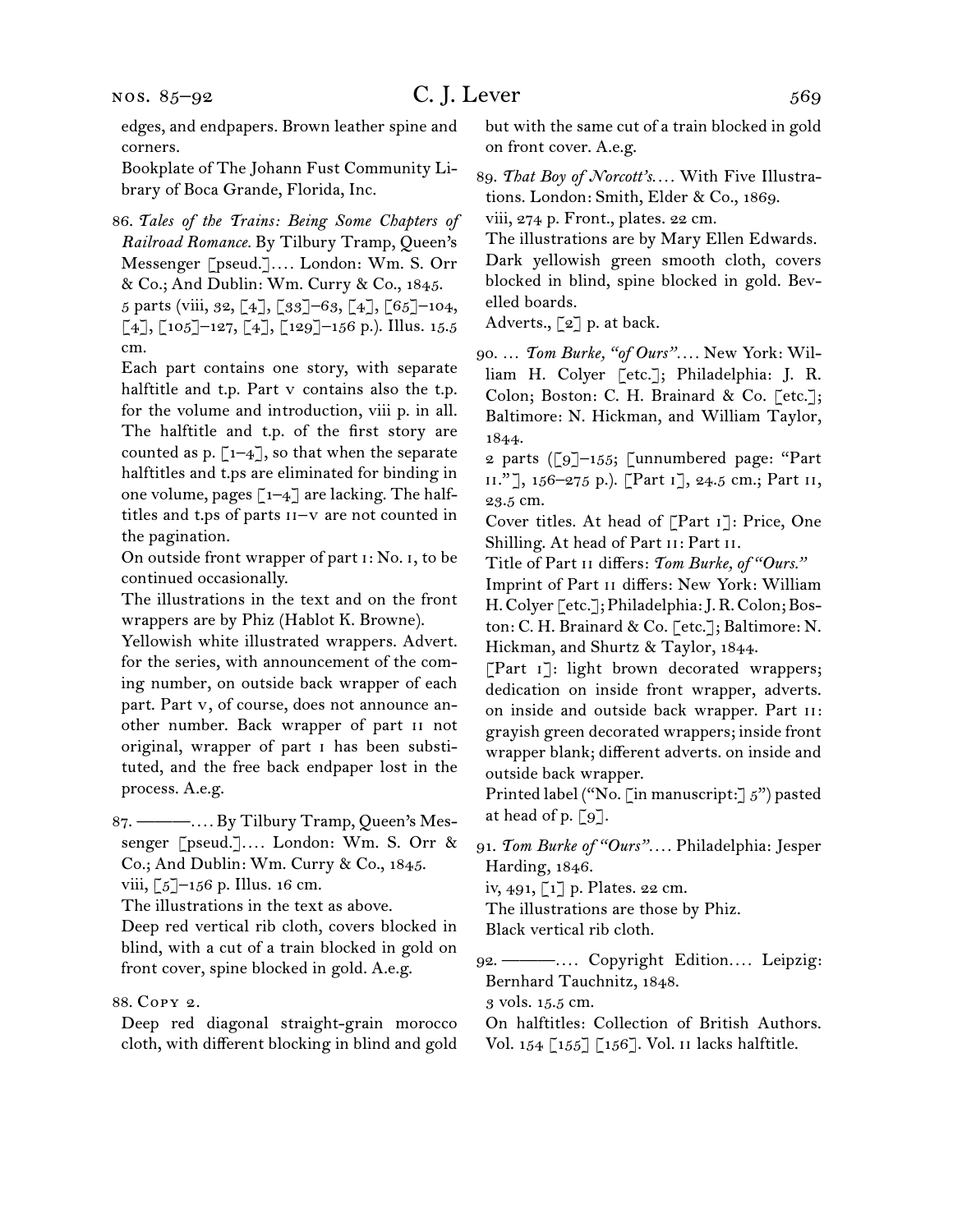Blue, red, and yellow shell marbled boards, edges, and endpapers. Brown leather spine and corners.

Bookplate of The Johann Fust Community Library of Boca Grande, Florida, Inc.

93.  *Tony Butler. . . .* Edinburgh and London: William Blackwood and Sons, 1865.

3 vols. 20 cm.

"Originally published in Blackwood's Magazine."

Published anonymously, but in this copy "Charles Lever" is printed in gold on spine.

Reddish brown vertical dotted-line cloth, covers blocked in black, spine blocked in gold. At foot of spine: Chapman & Hall. Blind embossed stamp of W. H. Smith & Son on free front endpaper of Vol. i.

## contributions

94.  *All the Year Round. A Weekly Journal.* Conducted by Charles Dickens. With Which is Incorporated Household Words. Volumes i– xx, Nos. 1–501, April 30, 1859 – November 28, 1868. New Series, Vols. i–iv, Nos. 1–104, December 5, 1868 – November 26, 1870.

24 vols. 25 cm. (New Series, 26 cm.).

New Series, Volume iv, Nos. 82–104, June 25, 1870 – November 26, 1870, conducted by Charles Dickens, Jun.

For contributions by Lever and other authors included in this catalogue, see Percy H. Fitzgerald, *Memories of Charles Dickens with an Account of "Household Words" and "All the Year Round" and of the Contributors Thereto* (Bristol: J. W. Arrowsmith Ltd. [1913]).

Vols. I-II, yellowish green horizontal cord cloth, blocked in blind. Vols. III-XX, olive green vertical cord cloth (shade and texture of cloth varying), different blocking in blind. New Series, Vols.  $I-V$ , greenish blue diagonal dotand-ribbon cloth, different blocking in blind. In DICKENS collection  $[CD 520]$ .

The Parrish Collection includes also separate numbers of *All the Year Round,* which are entered in this catalogue under the names of the contributors and the titles of the contributions.

95.  *Household Words. A Weekly Journal.* Conducted by Charles Dickens. Volumes i–xix, Nos. 1-479, March 30, 1850 – May 28, 1859. London: Office.

19 vols. 24 cm.

Contributions by Lever and other authors included in this catalogue are identified in Anne Lohrli, *Household Words: A Weekly Journal 1850– 1859 Conducted by Charles Dickens* ([Toronto]: University of Toronto Press  $\lceil 1973 \rceil$ ).

Vols. i–vi, blue, red, and brown Spanish marbled boards, brown calf spine and corners. Vols. vii–xix, bluish green vertical cord cloth (shade and texture of cloth varying), covers and spine blocked in blind.

Bookplate of Wedderburn in Vols. i–vi.

In DICKENS collection  $\lceil$  cD 569].

The Parrish Collection includes also separate numbers of *Household Words,* which are entered in this catalogue under the names of the contributors and the titles of the contributions.

96.  *Saint Pauls. A Monthly Magazine.* Edited by Anthony Trollope. Illustrated by J. E. Millais, R.A. Vols. 1–8, October 1867 – September 1871. London: Virtue and Co., 1868–71.

8 vols. Plates, folding facsim. (Vol. 3). 22.5 cm. T.p. varies: Vols. 4–8, no illustrator's name given; Vols. 6–8, 1870–71, title is *The Saint Pauls Magazine,* and no editor's name is given. Imprint varies, Vols. 4–8: London: Strahan & Co., 1869–71.

Illustrations also by Francis A. Fraser, Marcus Stone, and George H. Thomas.

Anthony Trollope served as editor, Vol. 1 – Vol. 6, No. 4, October 1867 – July 1870, and was succeeded by Alexander Strahan.

For contributions by Anthony Trollope, Mrs. Craik, Charles Lever, and Thomas Adolphus and Frances Eleanor Ternan Trollope, see *The Wellesley Index to Victorian Periodicals 1824 –*